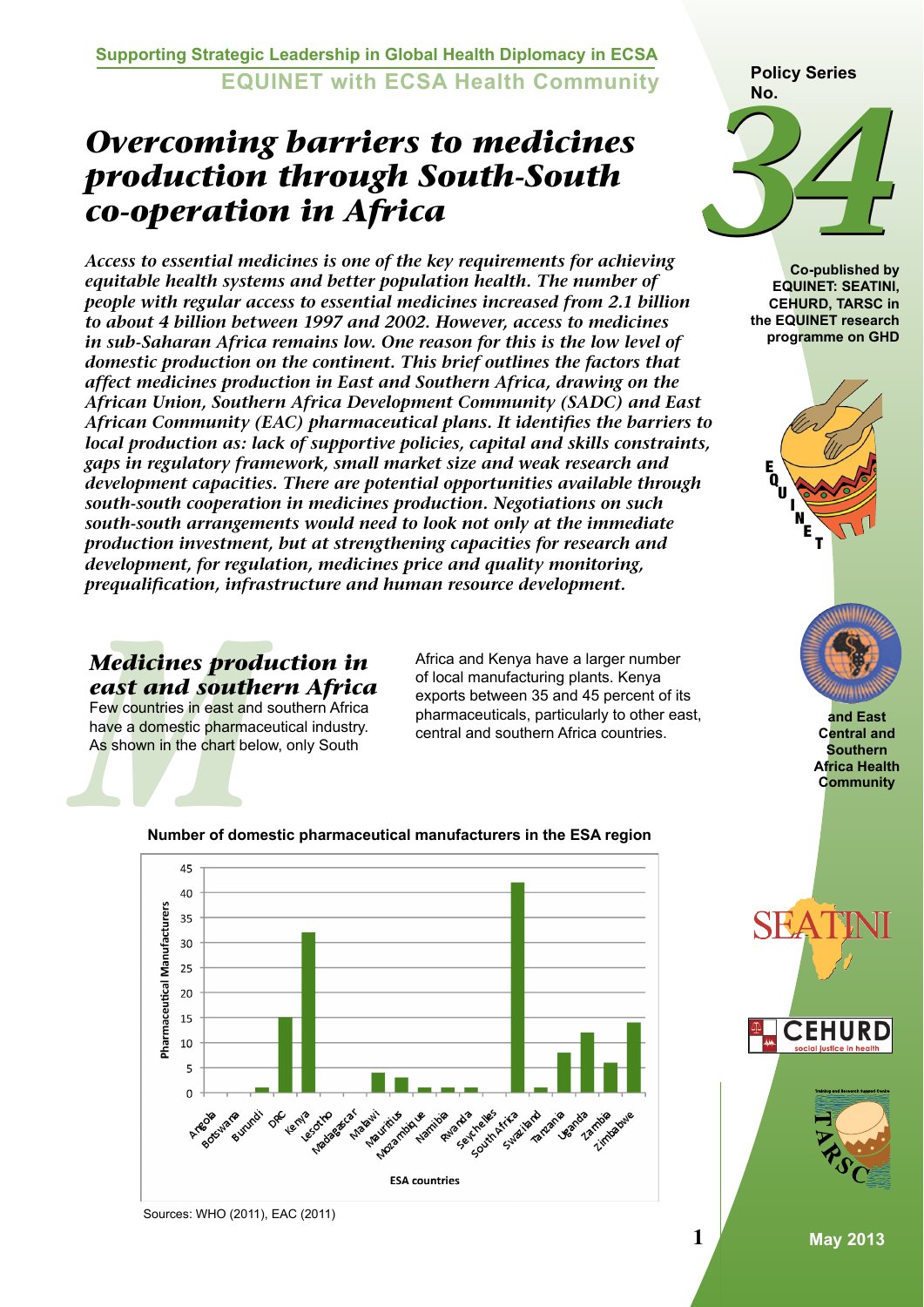



Thirty seven sub-Saharan African<br>
countries have some pharmaceuti<br>
production, mainly for formulation<br>
finished dosage forms, although in<br>
five countries this is limited to pac<br>
or labeling. Only South Africa has<br>
limited countries have some pharmaceutical production, mainly for formulation of finished dosage forms, although in twenty five countries this is limited to packaging or labeling. Only South Africa has a limited degree of Active Pharmaceutical Ingredient (API) production. Most production outside South Africa consists of non-complex, high volume essential products, such as basic analgesics, simple antibiotics, anti-malarial drugs and vitamins (IFC, 2008). This relatively low level of domestic manufacture makes the region highly dependent on outside sources for its medicine supply. The 2007 Southern Africa Development Community (SADC) Pharmaceutical Business Plan noted that only 15% of generic antiretrovirals (ARVs) used in the region were produced within the region and 85% were imported from India.

### *Barriers to local production*

were imported from<br>were imported from<br>*Barriers* **to**<br>*Production*<br>This gap in domes<br>has been identified<br>continent. The Africandopted in 2007 a<br>a mapping of production and bottlenecks to<br>agenda. The plan is and bottlenec This gap in domestic manufacturing has been identified as a concern in the continent. The African Union (AU) Summit adopted in 2007 a Pharmaceutical Manufacturing Plan for Africa. It calls for a mapping of productive capacities on the continent to inform a manufacturing agenda. The plan identifies the barriers and bottlenecks to domestic medicine production, as do the subsequent 2007-

2016 SADC and 2012-2016 East African Community (EAC) plans. All the plans have noted the over reliance on imports of medicines from developed countries. They identify the barriers to expanding medicine production in the region as:

- A weak policy environment and limited governmental support to encourage domestic investment in the pharmaceutical industry;
- High tariffs on imported inputs, high interests rates on credit, ageing and unreliable energy, water and transport infrastructure;
- Shortfalls in capital and skills, including in scientists and industrial pharmacists and in laboratories;
- Limited international linkages and mechanisms for and intellectual property constraints in technology transfer and in the sourcing of active pharmaceutical ingredients;
- Gaps in the regulatory framework and in enforcement capacities to ensure quality assured, safe and efficacious medicines;
- Small markets within individual countries, and
- Weak or non-existent capacities for research and development.

The flow chart below summarises these constraints:



#### **Flow chart of constraints to local medicine production**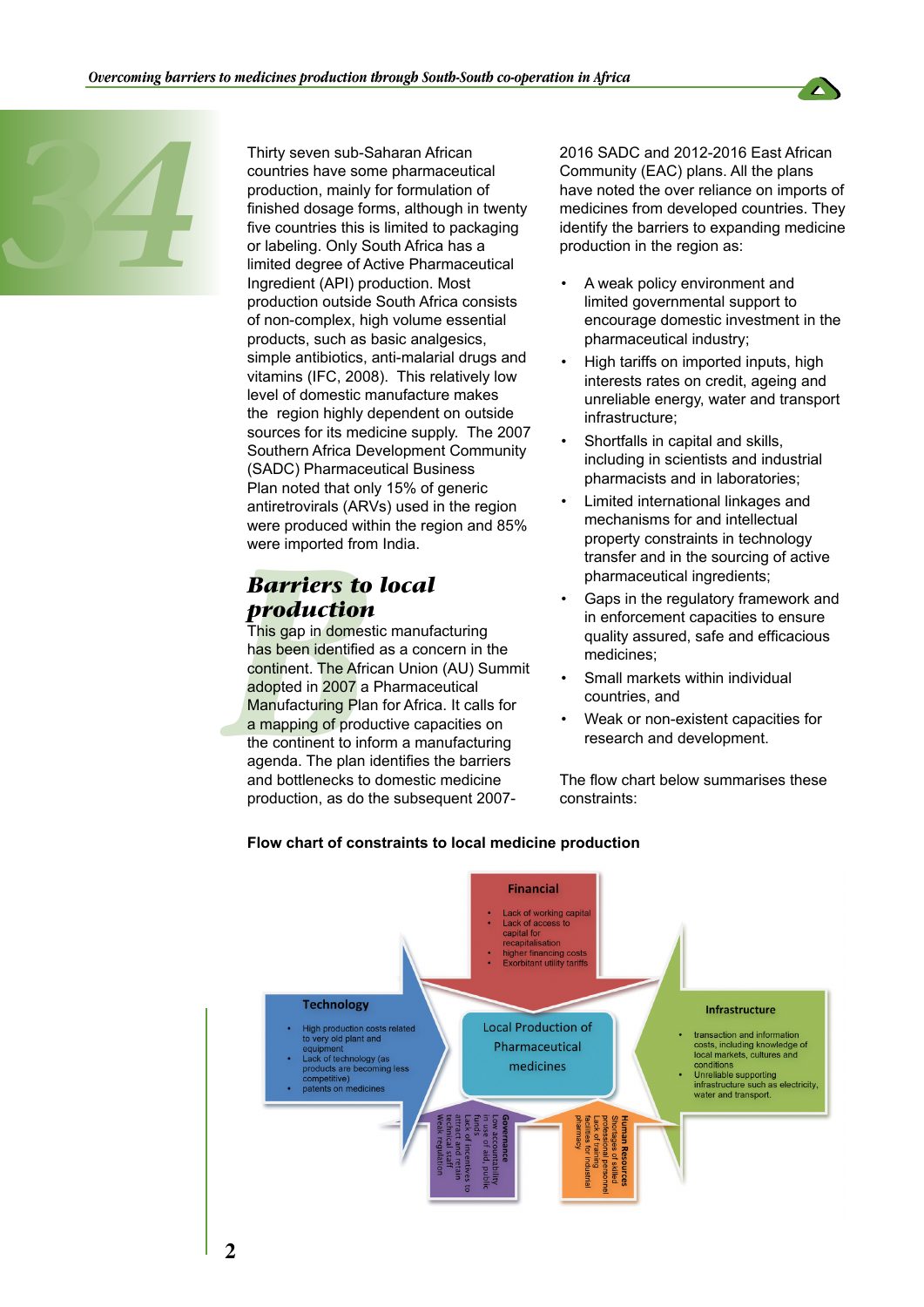

## *Overcoming barriers to local production*

A range of measures are needed to overcome these identified bottlenecks, including:

- **Overcoming 1**<br> **local produc**<br>
A range of measures<br>
overcome these ident<br>
including:<br>
 Government to s<br>
environment, inc<br>
facilitate investme<br>
domestic producti<br>
tax exemptions, in<br>
subsidies, low tari • **Government to set an enabling environment, including in policy** to facilitate investments in and support domestic production, such as through tax exemptions, interest and utility subsidies, low tariffs on imported inputs and guarantees on credit.
	- **Investment in skills and capacities** for regulatory functions, technical, business and management aspects of manufacturing, and for strategic policy leadership, including through negotiating partnerships with international firms and governments;
	- **Setting laws and strengthening enforcement capacities** within national medicines regulatory authorities including investing in laboratories, enforcement personnel and technical capacities in laboratories.
- **Negotiating regional and international agreements on markets** to widen the market size to improve viability of the industry and to access technology, enhanced product portfolios and investment capital;
- **Investing in Research and Development capacities** by developing science capacities, investing in local biodiversity and indigenous knowledge and in local R&D infrastructure.

### *Can south–south cooperation overcome barriers?*

and in local R&<br> **Can south-**<br> **Operation Carriers?**<br> **Cance is evidence of medicines markets**<br>
and southern Africa<br> **Conduct Thailand, China and trade. These conducts**<br>
and trade. These conducts with varying<br>
and joint ow There is evidence of new interest in medicines markets and production in east and southern Africa, with India, Brazil, Thailand, China and other emergent economies involved in medicines production and trade. These countries are setting up plants with varying degrees of collaboration and joint ownership with African producers. Examples of this are shown in the box below:

*Mozambican Medications Company (SMM) (Brazil-Mozambique ARV Plant)* The government of Mozambique in partnership with the government of Brazil, is building a plant to produce generic drugs for treatment of AIDS and other diseases. This is Brazil's largest single development cooperation project, with an investment of about US\$23 million. A regional office of the Oswaldo Cruz Foundation (FIOCRUZ, Fundação Oswaldo Cruz) was installed in Maputo in 2008 to facilitate coordination on the ground. According to FIOCRUZ, during the first phase, equipment and drugs will be brought from Brazil, and packing will be done in Mozambique, with the medicines distributed in the country free of charge. This phase will develop local expertise and labour capacity to run the factory.

#### *Quality Chemical Industries (Uganda) and CIPLA (India) ARV Plant*

On Government of Uganda request, Cipla Ltd, a leading Indian pharmaceutical manufacturer, extended technical assistance to Uganda through a joint venture with a local partner Quality Chemicals Ltd (QCL), to locally manufacture antiretroviral and anti-malarial drugs under licence from Cipla Ltd. In October 2007 a \$38m pharmaceutical plant was set up in Kampala. Cipla (India) and Quality Chemical Industries (Uganda) both hold 42 per cent stake each in the joint venture. In November 2009, TLG Capital of UK acquired a 8.2 per cent stake in the plant, as did Capitalworks Investment of South Africa. Cipla provided the technology and expertise to set up the plant which now provides an outlet for Cipla to produce medicines locally for the African market.

The two examples reflect rather different approaches to south-south co-operation. The first, largely through government to government development aid, supports Mozambican manufacture and local access to medicines. The second, through the private sector, supports distribution and

sale. Both reflect growing capacities in emergent economies such as Brazil and India to develop and produce medicines, the expansion of pharmaceutical markets in Africa, and the increasing level of joint ventures in the industry across national boundaries.